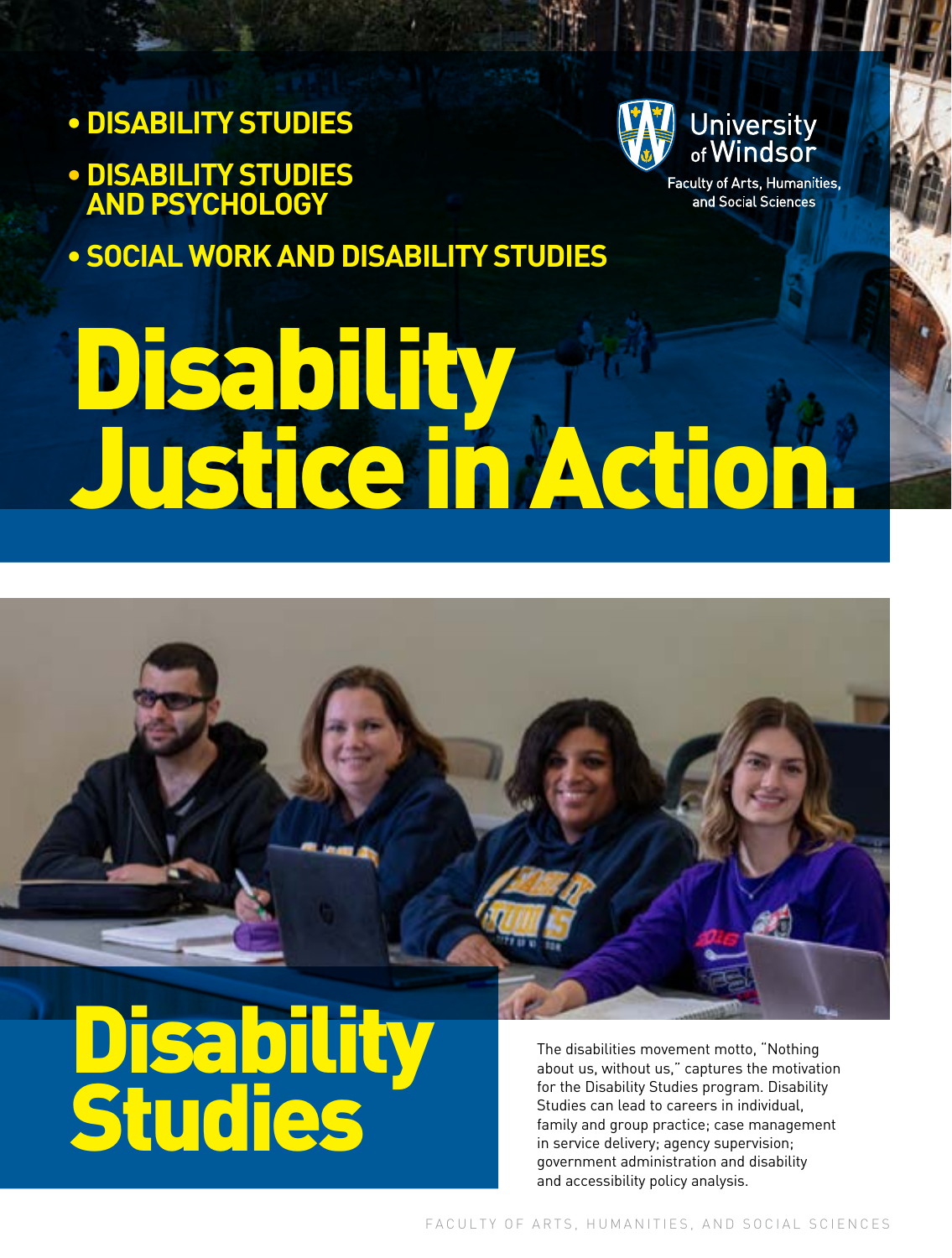### **Disability** Studies (continued)

### **Program Description**

The Disability Studies program will provide you with the knowledge and experience-based practice to become an advocate for social justice and accessibility for people with disabilities. The program includes Disability Studies emphasis courses from several subject areas, as well as Disability Studies foundation courses.

We offer 20-course, 30-course and 40-course Disability Studies programs to meet the needs of students coming directly from secondary school, graduates of Ontario college human services programs and students already employed in human services settings.

#### FIRST-YEAR COURSES

- Effective Writing I and II
- Social Justice in Action
- Introduction to Psychology as a Behavioural Science
- Introduction to Psychology as a Social Science
- Meeting Human Needs through Social Welfare
- Meeting Human Needs through Social Work

### **Experiential Learning**

Our program includes a onesemester, community experience placement in a disabilities setting, providing the hands-on experience required for you to become a competent advocate.

### **Career Paths**

- Individual, family and group practice
- Case management in service delivery
- Agency supervision
- Government administration
- Disability and accessibility policy analysis

### **Admission Requirements**

Minimum admission average of 70%. The OSS Diploma and six Grade 12 U or M courses, including ENG4U, are required. Students with previous post-secondary experience are assessed on an individual basis.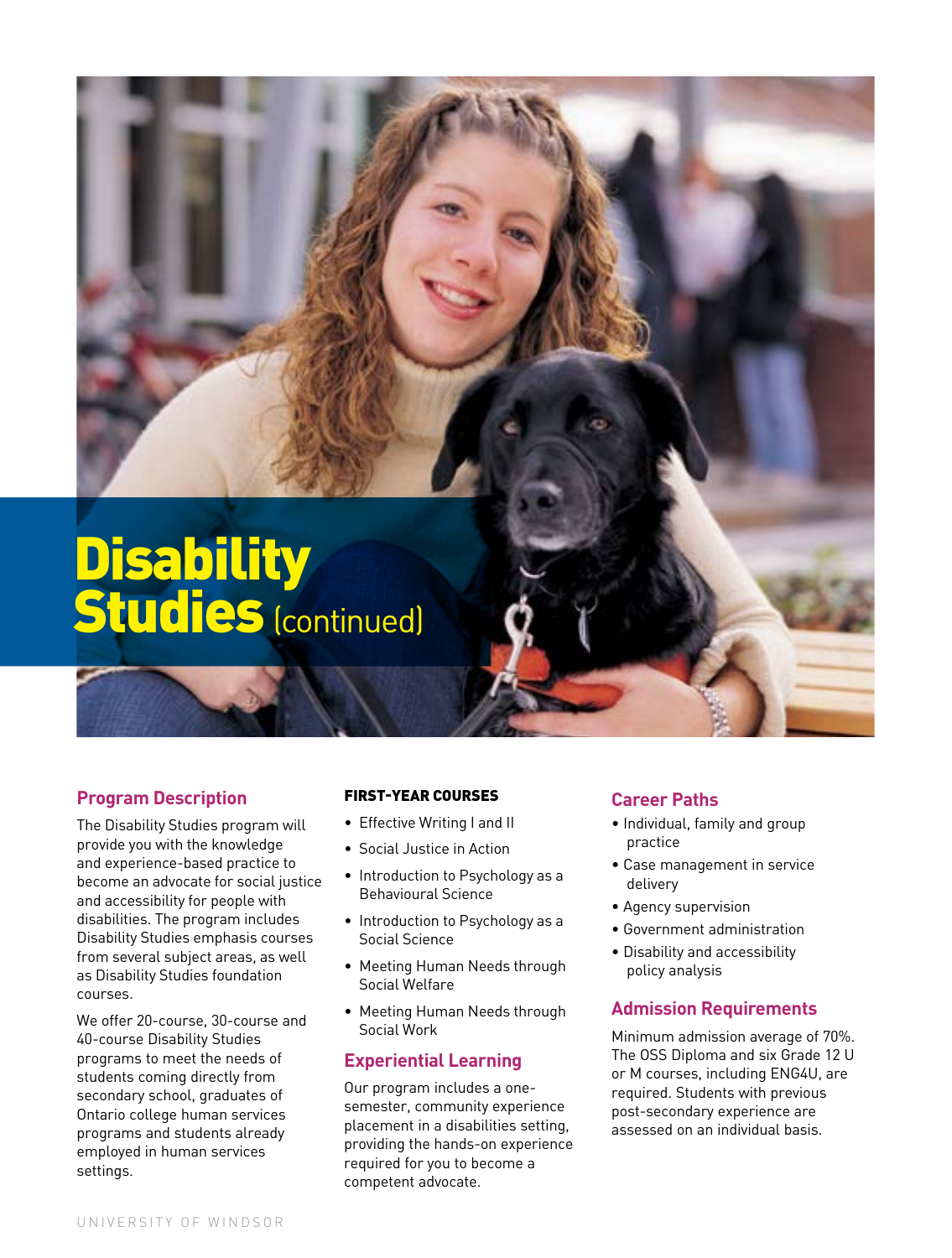## Disability Studies and Psychology

The need for leaders versed in the liberal arts, social sciences, and the professions has never been greater. Voices are needed to remind humanity of its essential diversity, and its fragile and complex character. They are needed to remind us that leaders are meant to guide not lead—humanity, that social justice is not just an academic study, that compassion is sacred and that human beings are part of nature.

### **Our Program**

The Disability Studies and Psychology program involves training in both psychology and disability studies. It focuses on psychological and social models of disability and exposes students to real-world learning experiences.

Disability Studies provides students with the knowledge and experiencebased practice they can use to advocate for:

- Social justice
- Anti-oppressive needs
- Accessibility for people with disabilities.

Through course work and community experience placements in disabilities settings, students learn advocacy skills to prepare for work in academic, health, social service and government organizations.

### **Career Paths**

- Social service agencies
- Schools
- Government
- Individual, group or family practice

### **Admission Requirements**

Minimum admission average of 70%. The OSS Diploma and six Grade 12 U or M courses, including ENG4U, are required. Students with previous post-secondary experience are assessed on an individual basis.

### FIRST-YEAR COURSES

- Effective Writing I and II
- Intro to Psychology as a Behavioural Science
- Introduction to Psychology as a Social Science
- Social Justice in Action
- Meeting Human Needs through Social Welfare
- Meeting Human Needs through Social Work